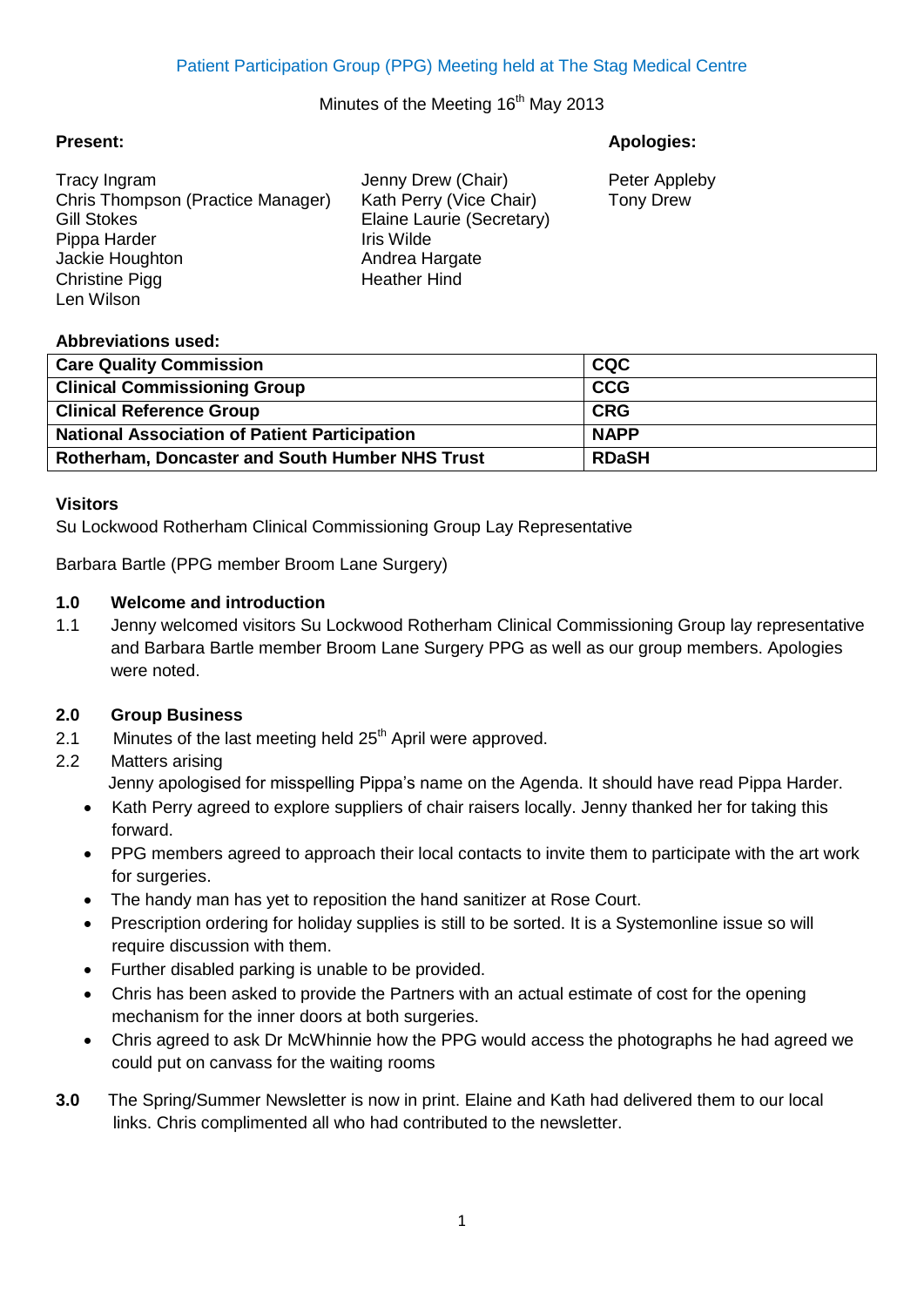# **4.0 Carers' Corner Developments**

 Heather Hind fed back about the latest developments that she, Pippa Harder and Jackie Houghton had done in relation to setting up Carers' Corner at both surgeries. She reported back from their visit to Carer's Corner in the town centre on Wednesday1st May and stated she had organised the use of a table from Jeanette Mallinder, an official at Rotherham Carers' Corner for Rotherham Carers' Week 10<sup>th</sup> to 16<sup>th</sup> June. Jenny agreed to liaise with Helen Wyatt from NHS Rotherham PPG Network to invite other PPGs to join Heather at this table. Heather also suggested getting 'Cross Roads' to attend to give information on help available.

 Chris asked members of the sub-group to liaise with Andrea Hargate instead of him, about the resources such as notice boards, furniture and display racks as there had been discussion of where it could be sited at Rose Court and Andrea had advised. Jenny had previously met with Chris Thompson to identify where the Carer's Corner would be sited at the Stag surgery. Heather Hind was at the surgery at the time and agreed on the site of the Carers' Corner notice board as there was already one in situ and it was also a corner of the waiting room that had sufficient space as there was no seating in that area.

 Heather stated that carers should be tested by GPs for signs of depression. It was also suggested that the Carers' Corner could do with a room to help carers with perhaps a cuppa and an informed chat with PPG members to help. Chris stated we may be able to use the upstairs room. However, Jenny suggested we have a way to go before that sort of event could happen as this is likely to involve special training. She reinforced that Chris had requested the PPG formed a Carers' Corner for the following reasons:

- a) Signpost patients to the appropriate professional services at Drummond Street Rotherham with the use of the resources from Rotherham Carers' Corner delivered to the Practice in 2012.
- b) Most importantly give them the telephone contact number.
- c) Encourage patients who are carers to notify the Practice by directing them to a receptionist at either surgery so that they can complete the required form to register as a carer with the Practice.

An example of the form in use at both surgeries was presented and kept by Heather Hind.

 At this point Jenny clarified with Heather and the rest of the group members that there were two different things happening:

1. Rotherham Carers' Week  $10^{th} - 16^{th}$  June

2. PPG Awareness Week 1<sup>st</sup> to 8<sup>th</sup> June where the Carers' Corner would be launched – see **notes from PPG Awareness Week 3rd to 8th June 2013 (attached) Notes from sub-group meeting held at Stag Medical Centre on Thursday 9th May 10am Present Apologies** Elaine Laurie **Christiane** Christine Pigg Iris Wilde **Jackie Houghton** Pippa Harder **Len Wilson** Kath Perry **Heather Hind** Jenny Drew

 Heather and Jackie had given their apologies and everyone who was at the planning meeting including representation from the Carers' Corner sub-group, agreed that it was appropriate to launch the Carers' Corner during that week as there would be a presence at both surgeries by members of the PPG.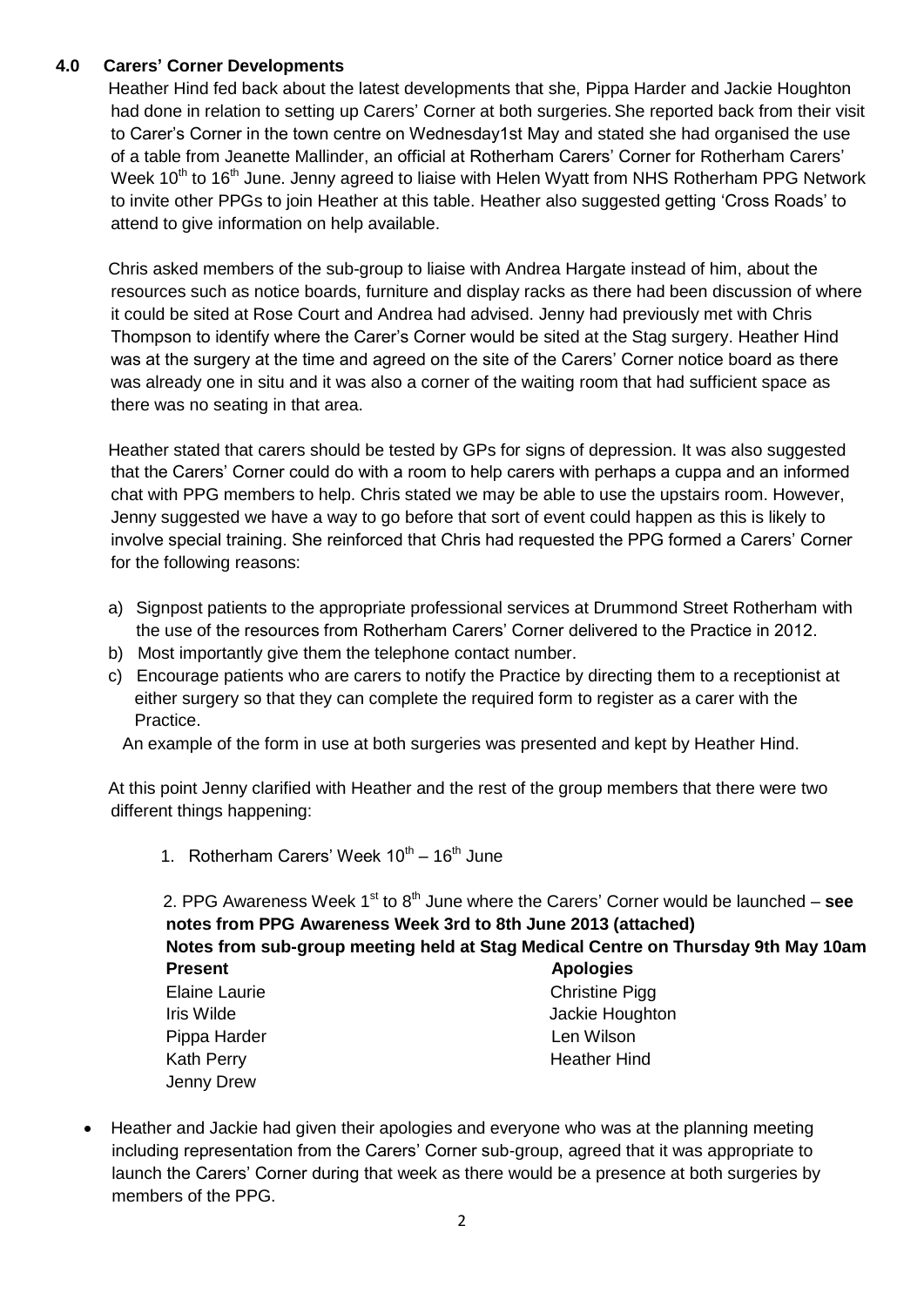- Posters had been done by a representative of the Carers' Corner sub-group and these were presented at this meeting (16<sup>th</sup> May 2013). All members agreed these were ideal and Chris agreed to photocopy them in A4 as this would be the easiest, ready for the PPG Awareness Week and the launch of Carers' Corner.
- A flyer publicising the forthcoming Carers' Corner had previously been put on the Carers' Corner notice board at the Stag Medical centre in the presence of Heather Hind and Chris Thompson.
- As agreed, a Carers' Corner tab had been put on the PPG section of the Practice website with a link to Rotherham Metropolitan Borough Council 'Where everyone matters' which also links to other supporting websites to assist carers.
- As agreed an entry on the Facebook page had also been made announcing the PPG Awareness Week  $1<sup>st</sup>$  to  $8<sup>th</sup>$  June and the launch of Carers' Corner at our Practice.
- Barbara Bartle commented whether there is any help for people who can't read or understand the language. Len Wilson offered to be a reference point if the Practice requires it. To date the patient profile doesn't identify patients with those needs.

Following on with the PPG Awareness Week theme, at this juncture Jenny tabled the PPG Awareness Poster for the event and presented it to the group as this would also be an opportunity to provide some health promotion facts about healthy eating and drinking. She explained she had managed to obtain on loan some display boards from NHS Rotherham Knowledge Services Library and whilst visiting had discovered there were many resources the PPG could use for events such as the PPG Awareness Week. This was met with mixed views and after debate was put to a vote as to whether we offer a health promotion aspect to that week. The decision was 'no' but we should consider it near Christmas where we could do something on Healthy Drinking. The display boards were to be used at both surgeries for a poster display on the CQC GP Practice Inspections which had been agreed at the PPG Awareness Week Planning Meeting **(please refer to the notes of meetings attached).** Jenny agreed to amend the poster for display at both surgeries.

# **5.0 Admiral Nurses Development – Len Wilson**

- Len Wilson fed back on the meeting with members of the Rotherham CCG and CRG, Dr Byrnes and Dr Kate Russell on May  $15<sup>th</sup>$  to discuss the development of Admiral Nurses in Rotherham.
- A meeting has been arranged for 28<sup>th</sup> May at Cedar Court Hotel Wakefield where an Admiral Nurse will explain the role, Ted McGuiness, the pioneer for Admiral Nurses through Dementia UK, will give advice on how to create this service and Jean Totty of Carer's United will explain her role.
- Len Wilson would be attending the meeting along with David Coldrick who has done some research into the number of families supporting people living with dementia.
- Dr Byrnes and Dr Kate Russell members of the Rotherham CCG and CRG were also attending this meeting.
- Su Lockwood and Len were to meet to prepare prior to this meeting in relation to how as a PPG we could submit a proposal to the CCG for the funding of Admiral Nurses
- Jenny thanked Len for the progress report. She informed the meeting that she had raised this issue at the Rotherham PPG Network meeting on Wednesday  $17<sup>th</sup>$  April at Rotherham Town Hall.